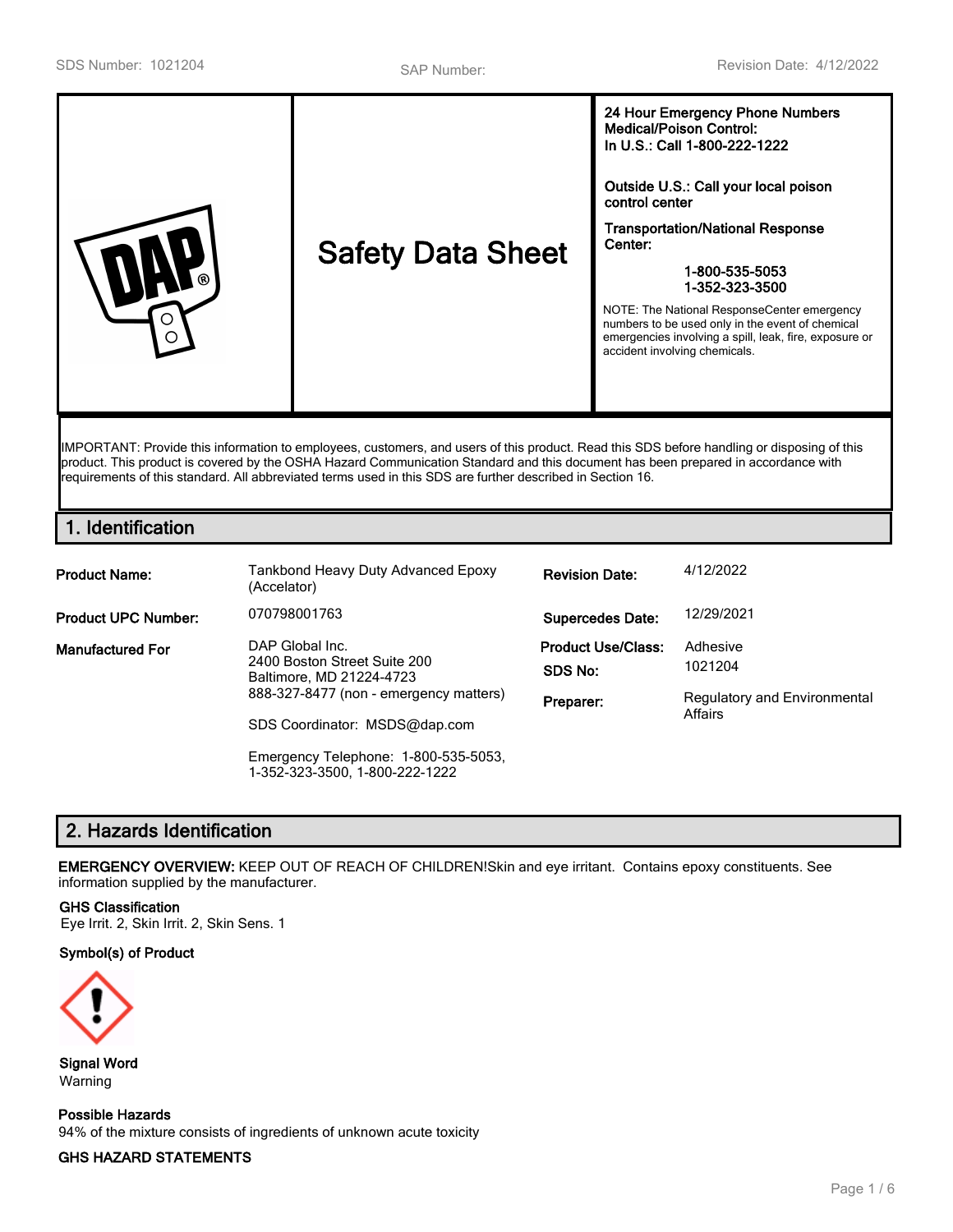| Skin Irritation, category 2               | H315 | Causes skin irritation.                                                                                                             |
|-------------------------------------------|------|-------------------------------------------------------------------------------------------------------------------------------------|
| Skin Sensitizer, category 1               | H317 | May cause an allergic skin reaction.                                                                                                |
| Eye Irritation, category 2                | H319 | Causes serious eye irritation.                                                                                                      |
| <b>GHS LABEL PRECAUTIONARY STATEMENTS</b> |      |                                                                                                                                     |
| P <sub>261</sub>                          |      | Avoid breathing dust/fume/gas/mist/vapours/spray.                                                                                   |
| P <sub>264</sub>                          |      | Wash thoroughly after handling.                                                                                                     |
| P272                                      |      | Contaminated work clothing should not be allowed out of the workplace.                                                              |
| P <sub>280</sub>                          |      | Wear protective gloves/protective clothing/eye protection/face protection.                                                          |
| P302+P352                                 |      | IF ON SKIN: Wash with plenty of soap and water.                                                                                     |
| P305+P351+P338                            |      | IF IN EYES: Rinse cautiously with water for several minutes. Remove contact lenses, if<br>present and easy to do. Continue rinsing. |
| P321                                      |      | Specific treatment (see  on this label).                                                                                            |
| P332+P313                                 |      | If skin irritation occurs: Get medical advice/attention.                                                                            |
| P333+P313                                 |      | If skin irritation or rash occurs: Get medical advice/attention.                                                                    |
| P337+P313                                 |      | If eye irritation persists: Get medical advice/attention.                                                                           |
| P362                                      |      | Take off contaminated clothing.                                                                                                     |
| P <sub>501</sub>                          |      | Dispose of contents/container.                                                                                                      |

#### **GHS SDS PRECAUTIONARY STATEMENTS**

P363 Wash contaminated clothing before reuse.

## **3. Composition/Information on Ingredients**

| <b>Chemical Name</b>                      | CAS-No.       | Wt. % GHS Symbols    | <b>GHS Statements</b>     |
|-------------------------------------------|---------------|----------------------|---------------------------|
| Limestone                                 | 1317-65-3     | 30-60 No Information | No Information            |
| Epoxy resin                               | 25068-38-6    | 15-40 GHS07          | H <sub>315-317-319</sub>  |
| Benzoic acid, C9-11-branched alkyl esters | 131298-44-7   | 3-7 No Information   | No Information            |
| Benzoyl peroxide                          | $94 - 36 - 0$ | 3-7 GHS01-GHS07      | H <sub>241</sub> -317-319 |

The text for GHS Hazard Statements shown above (if any) is given in the "Other information" Section.

## **4. First-aid Measures**

**FIRST AID - INHALATION:** If you experience difficulty in breathing, leave the area to obtain fresh air. If continued difficulty is experienced, get medical attention immediately.

**FIRST AID - SKIN CONTACT:** In case of contact, wash skin immediately with soap and water.

**FIRST AID - EYE CONTACT:** In the case of contact with eyes, rinse immediately with plenty of water and seek medical advice.

**FIRST AID - INGESTION:** If swallowed do not induce vomiting. Seek immediate medical attention.

### **5. Fire-fighting Measures**

#### **UNUSUAL FIRE AND EXPLOSION HAZARDS:** No Information

**SPECIAL FIREFIGHTING PROCEDURES:** Wear self-contained breathing apparatus pressure-demand (NIOSH approved or equivalent) and full protective gear. Use water spray to cool exposed surfaces.

**EXTINGUISHING MEDIA:** Alcohol Foam, Carbon Dioxide, Dry Chemical, Foam, Water Spray or Fog

# **6. Accidental Release Measures**

### **ENVIRONMENTAL MEASURES:** No Information

**STEPS TO BE TAKEN IF MATERIAL IS RELEASED OR SPILLED:** Dike to prevent entering any sewer or waterway. Use personal protective equipment as necessary. In case of spillage, absorb with inert material and dispose of in accordance with applicable regulations. Use absorbent material or scrape up dried material and place in container. Never discard in a liquid state.

## **7. Handling and Storage**

**HANDLING:** KEEP OUT OF REACH OF CHILDREN!DO NOT TAKE INTERNALLY. Provide adequate ventilation. Avoid contact with eyes, skin and clothing.

**STORAGE:** Store away from caustics and oxidizers. Keep containers tightly closed.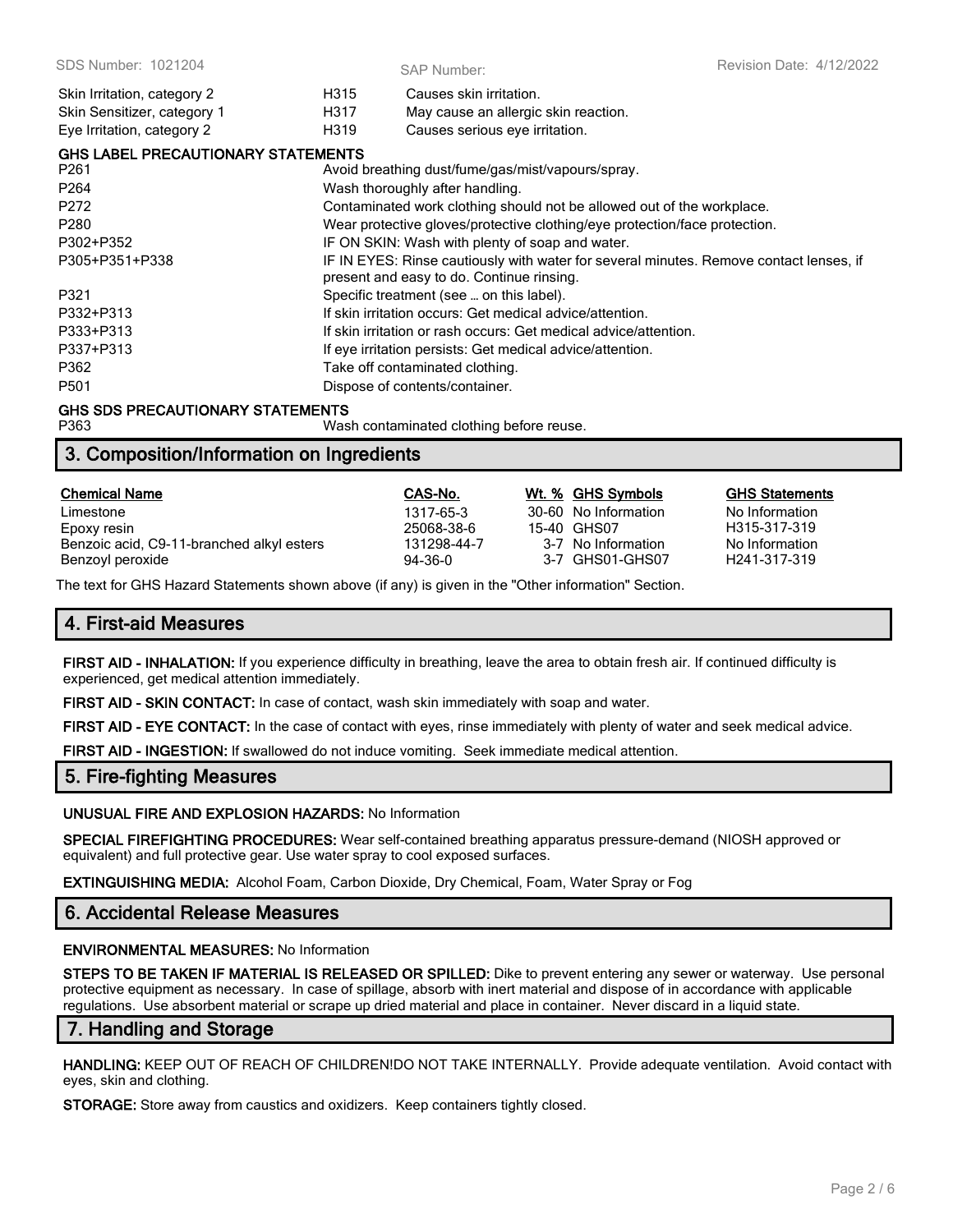### **8. Exposure Controls/Personal Protection**

| Ingredients with Occupational Exposure Limits<br><b>Chemical Name</b> | <b>ACGIH TLV-TWA</b> | <b>ACGIH-TLV STEL</b> | <b>OSHA PEL-TWA</b>                                                             | <b>OSHA PEL-CEILING</b> |
|-----------------------------------------------------------------------|----------------------|-----------------------|---------------------------------------------------------------------------------|-------------------------|
| Limestone                                                             | N.E.                 | N.E.                  | 15 mg/m3 TWA $N.E.$<br>total dust, 5 mg/m3<br><b>TWA</b> respirable<br>fraction |                         |
| Epoxy resin                                                           | N.E.                 | N.E.                  | N.E.                                                                            | N.E.                    |
| Benzoic acid, C9-11-branched alkyl esters N.E.                        |                      | N.E.                  | N.E.                                                                            | N.E.                    |
| Benzoyl peroxide                                                      | 5 mg/m3 TWA          | N.E.                  | 5 mg/m3 TWA                                                                     | N.E.                    |

**Further Advice: MEL = Maximum Exposure Limit OES = Occupational Exposure Standard SUP = Supplier's Recommendation Sk = Skin Sensitizer N.E. = Not Established**

### **Personal Protection**



**RESPIRATORY PROTECTION:** No personal respiratory protective equipment normally required. In case of insufficient ventilation, wear suitable respiratory equipment.



**SKIN PROTECTION:** Impervious gloves. Wear nitrile, neoprene, or natural rubber gloves.



**EYE PROTECTION:** Goggles or safety glasses with side shields.



**OTHER PROTECTIVE EQUIPMENT:** Impervious clothing.



**HYGIENIC PRACTICES:** Wash thoroughly after handling. Avoid contact with eyes, skin, and clothing. Do not ingest or inhale. Do not expose container to heat or flame. Contaminated clothing should be changed and washed before reuse. Eating, drinking and smoking in immediate work area should be prohibited.

# **9. Physical and Chemical Properties**

| Appearance:                    | Grav                        | <b>Physical State:</b>             | Paste                  |
|--------------------------------|-----------------------------|------------------------------------|------------------------|
| Odor:                          | Not Established             | <b>Odor Threshold:</b>             | <b>Not Established</b> |
| Density, g/cm3:                | $1.57 - 1.57$               | pH:                                | Not Applicable         |
| Freeze Point, °C:              | Not Established             | Viscosity (mPa.s):                 | <b>Not Established</b> |
| <b>Solubility in Water:</b>    | Not Established             | Partition Coeff., n-octanol/water: | <b>Not Established</b> |
| Decomposition Temperature, °C: | Not Established             | <b>Explosive Limits, %:</b>        | N.E. - N.E.            |
| Boiling Range, °C:             | 100 - 100                   | Auto-Ignition Temperature, °C      | Not Established        |
| Minimum Flash Point, °C:       | 93.9                        | Vapor Pressure, mmHg:              | Not Established        |
| <b>Evaporation Rate:</b>       | Slower Than n-Butyl Acetate | Flash Method:                      | Seta Closed Cup        |
| <b>Vapor Density:</b>          | Heavier Than Air            | <b>Flammability, NFPA:</b>         | Flammable Liqui        |
| <b>Combustible Dust:</b>       | Does not support combustion |                                    | Class IIIB             |

(See "Other information" Section for abbreviation legend) (If product is an aerosol, the flash point stated above is that of the propellant.)

# **10. Stability and Reactivity**

**STABILITY:** Stable under normal conditions.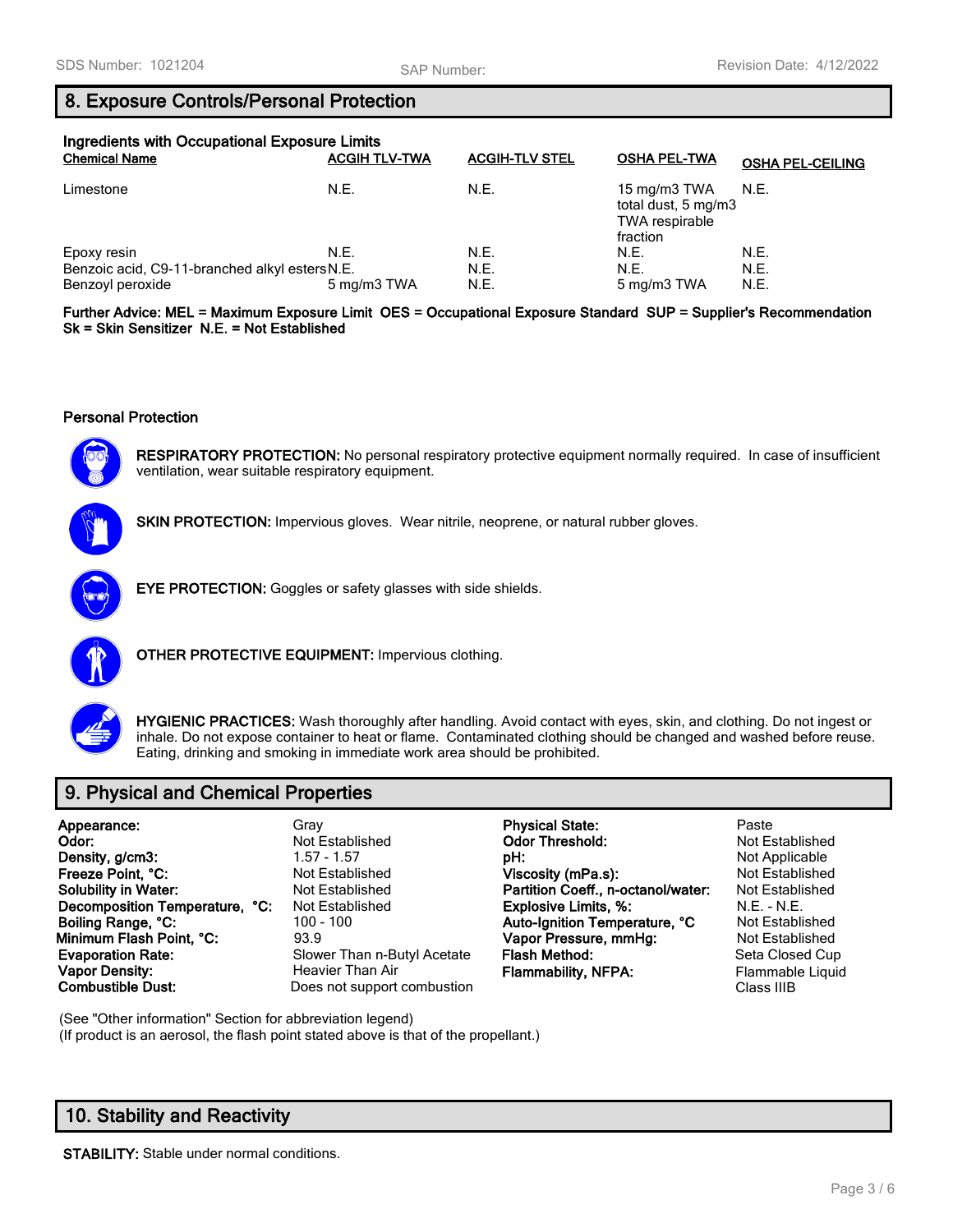#### **CONDITIONS TO AVOID:** Excessive heat and freezing.

**INCOMPATIBILITY:** None under normal processing.

#### **HAZARDOUS DECOMPOSITION PRODUCTS:** To avoid thermal decomposition, do not overheat.

### **11. Toxicological Information**

**EFFECT OF OVEREXPOSURE - INHALATION:** Exposure to bisphenol A diglycidyl ether vapors may result in coughing, asthmatic attacks and bronchospasm persisting for several days. Inhalation may cause irritation to the respiratory tract (nose, mouth, mucous membranes).

**EFFECT OF OVEREXPOSURE - SKIN CONTACT:** Allergic contact dermatitis is a common effect of occupational exposure to bisphenol A diglycidyl ether. Exposure to bisphenol A diglycidyl ether may result in severe burns to the skin. Immediate bonding of skin may result upon contact.

#### **EFFECT OF OVEREXPOSURE - EYE CONTACT:** Causes severe eye irritation.

**EFFECT OF OVEREXPOSURE - INGESTION:** Harmful if swallowed. Ingestion of bisphenol A diglycidyl ether may results in oral and esophageal burns.

**CARCINOGENICITY:** One animal study showed that in utero exposure (not neonatal) of rats to bisphenol A promotes uterine disruption (thinning of the uterine epithelium during estrus) in offspring, probably by influencing expression and distribution of these receptors.

**EFFECT OF OVEREXPOSURE - CHRONIC HAZARDS:** bisphenol A diglycidyl ether may cause dermatitis, lung injury or chemical pneumonia. Chronic exposure may cause dermatitis. Constituents of this product include crystalline silica which ,if inhalable, may cause silicosis, a form of progressive pulmonary fibrosis. Inhalable crystalline silica is listed by IARC as a group I carcinogen (lung) based on sufficient evidence in occupationally exposed humans and sufficient evidence in animals. Crystalline silica is also listed by the NTP as a known human carcinogen. Constituents may also contain asbestiform or non-asbestiform tremolite or other silicates as impurities, and above de minimus exposure to these impurities in inhalable form may be carcinogenic or cause other serious lung problems.

#### **PRIMARY ROUTE(S) OF ENTRY:** Skin Contact, Inhalation

### **Acute Toxicity Values**

**The acute effects of this product have not been tested. Data on individual components are tabulated below**

| CAS-No.<br>1317-65-3 | <b>Chemical Name</b><br>Limestone         | Oral LD50<br>6450 mg/kg Rat | Dermal LD50<br>N.I.     | <b>Vapor LC50</b><br>N.I. |
|----------------------|-------------------------------------------|-----------------------------|-------------------------|---------------------------|
| 25068-38-6           | Epoxy resin                               | 11400 mg/kg Rat             | N.I.                    | N.I.                      |
| 131298-44-7          | Benzoic acid, C9-11-branched alkyl esters | >5000 mg/kg Rat             | >2000 mg/kg Rabbit N.I. |                           |
| $94 - 36 - 0$        | Benzoyl peroxide                          | 7710 mg/kg Rat              | N.I.                    | N.I.                      |

N.I. = No Information

## **12. Ecological Information**

**ECOLOGICAL INFORMATION:** Ecological injuries are not known or expected under normal use.

### **13. Disposal Information**

**DISPOSAL INFORMATION:** This product does not meet the definition of a hazardous waste according to U.S. EPA Hazardous Waste Management Regulation, 40 CFR Section 261. Dispose as hazardous waste according to all local, state, federal and provincial regulations. State and Local regulations/restrictions are complex and may differ from Federal regulations. Responsibility for proper waste disposal is with the owner of the waste. Do not flush into surface water or sanitary sewer system.

**STEPS TO BE TAKEN IF MATERIAL IS RELEASED OR SPILLED:** Dike to prevent entering any sewer or waterway. Use personal protective equipment as necessary. In case of spillage, absorb with inert material and dispose of in accordance with applicable regulations. Use absorbent material or scrape up dried material and place in container. Never discard in a liquid state.

# **14. Transport Information**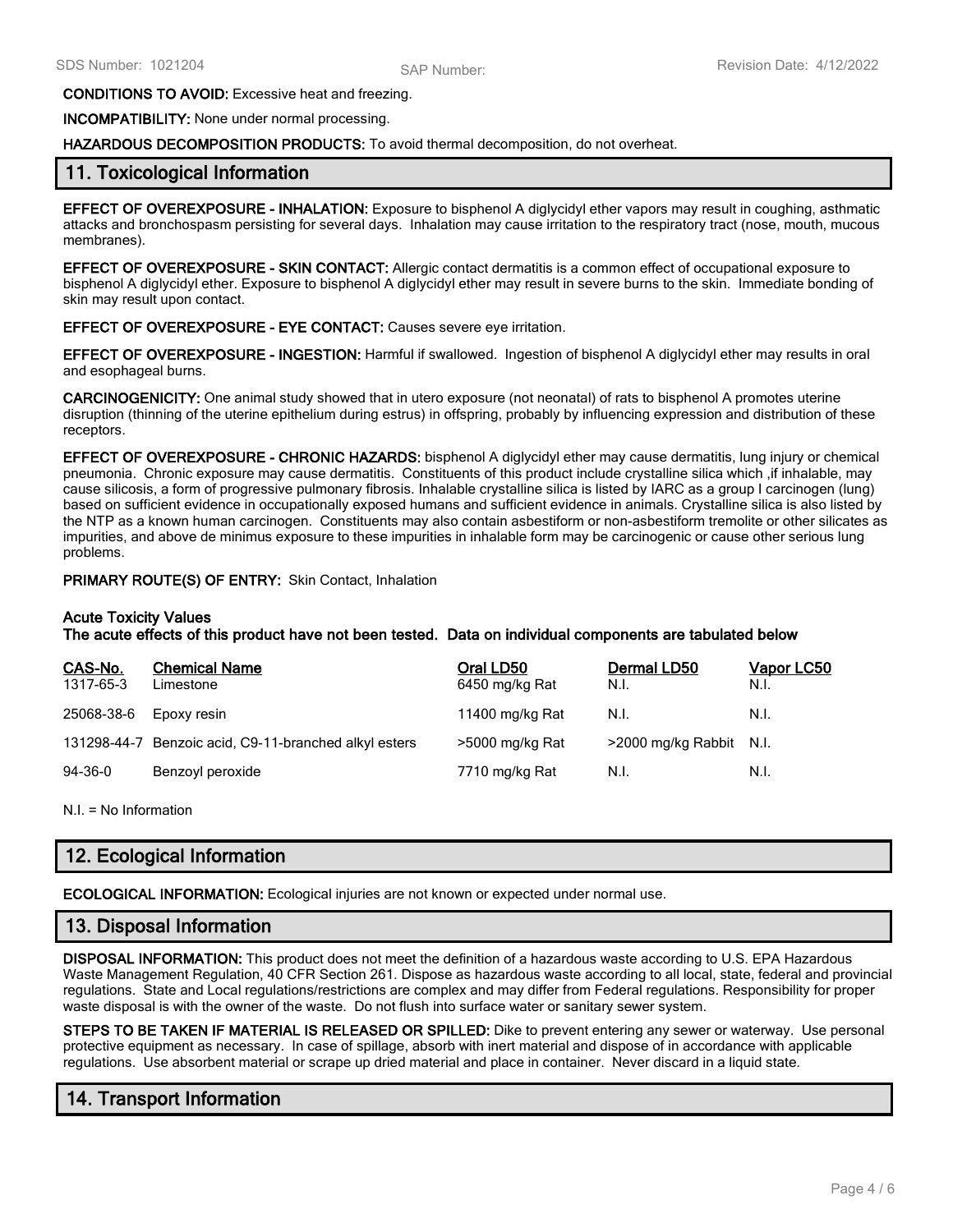| DOT UN/NA Number:                                              | N.A.                         |
|----------------------------------------------------------------|------------------------------|
| <b>DOT Proper Shipping Name:</b><br><b>DOT Technical Name:</b> | <b>Not Regulated</b><br>N.A. |
| <b>DOT Hazard Class:</b>                                       | N.A.                         |
| Hazard SubClass:<br>Packing Group:                             | N.A.<br>N.A.                 |
|                                                                |                              |

# **15. Regulatory Information**

## **U.S. Federal Regulations:**

### **CERCLA - SARA Hazard Category**

This product has been reviewed according to the EPA 'Hazard Categories' promulgated under Sections 311 and 312 of the Superfund Amendment and Reauthorization Act of 1986 (SARA Title III) and is considered, under applicable definitions, to meet the following categories:

Skin Corrosion or Irritation, Respiratory or Skin Sensitization, Serious eye damage or eye irritation

#### **SARA SECTION 313:**

This product contains the following substances subject to the reporting requirements of Section 313 of Title III of the Superfund Amendment and Reauthorization Act of 1986 and 40 CFR part 372:

#### **Chemical Name CAS-No.**

Benzoyl peroxide 34-36-0

### **TOXIC SUBSTANCES CONTROL ACT:**

All ingredients in this product are either on TSCA inventory list, or otherwise exempt. This product contains the following chemical substances subject to the reporting requirements of TSCA 12(B) if exported from the United States:

No TSCA 12(b) components exist in this product.

| 16. Other Information                          |                                                                                                                                             |                                                                               |                                                                        |  |
|------------------------------------------------|---------------------------------------------------------------------------------------------------------------------------------------------|-------------------------------------------------------------------------------|------------------------------------------------------------------------|--|
| <b>Revision Date:</b>                          | 4/11/2022                                                                                                                                   |                                                                               | <b>Supersedes Date:</b><br>12/29/2021                                  |  |
| Reason for revision:                           | Substance and/or Product Properties Changed in Section(s):<br>01 - Product Information                                                      |                                                                               |                                                                        |  |
| Datasheet produced by:<br><b>HMIS Ratings:</b> |                                                                                                                                             | <b>Regulatory Department</b>                                                  |                                                                        |  |
| Health:                                        | <b>Flammability:</b>                                                                                                                        | <b>Reactivity:</b>                                                            | <b>Personal Protection:</b>                                            |  |
| $2^*$                                          | 1                                                                                                                                           |                                                                               | X                                                                      |  |
|                                                |                                                                                                                                             |                                                                               | VOC Less Water Less Exempt Solvent, g/L: 0.0                           |  |
|                                                |                                                                                                                                             |                                                                               | VOC Material, g/L: 0                                                   |  |
|                                                |                                                                                                                                             |                                                                               | VOC as Defined by California Consumer Product Regulation, Wt/Wt%: 0.00 |  |
|                                                |                                                                                                                                             |                                                                               | VOC Actual, Wt/Wt%: 0.0                                                |  |
|                                                |                                                                                                                                             | Text for GHS Hazard Statements shown in Section 3 describing each ingredient: |                                                                        |  |
| H <sub>241</sub><br>H315<br>H317<br>H319       | Heating may cause a fire or explosion.<br>Causes skin irritation.<br>May cause an allergic skin reaction.<br>Causes serious eye irritation. |                                                                               |                                                                        |  |

**Icons for GHS Pictograms shown in Section 3 describing each ingredient:**